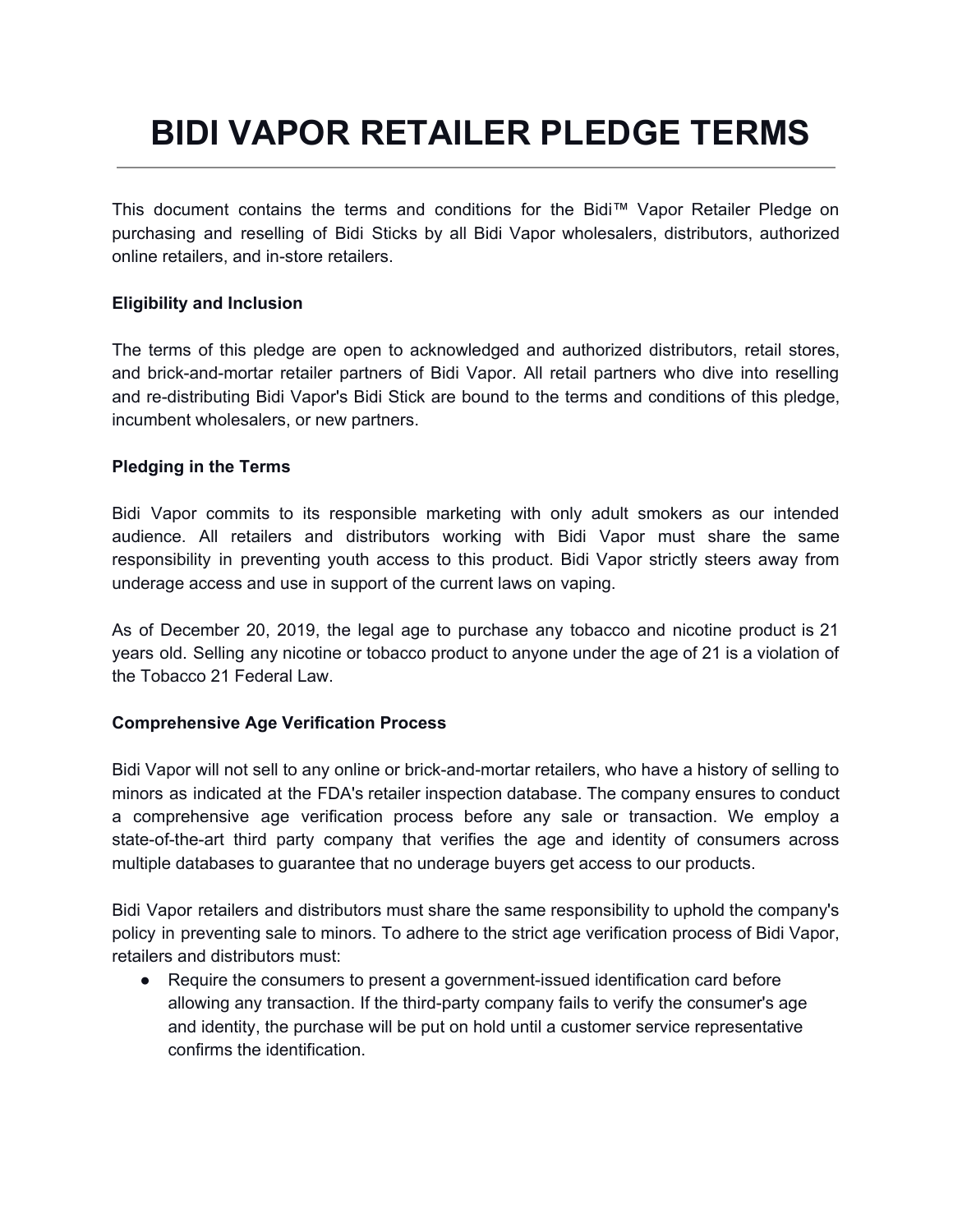- Secure online purchases with adequate age-verification online technology. Distributors and retailers must incorporate a reputable age verification software to ensure that no minors can make purchases online.
- Require a signature upon delivery to ensure that the product will not fall in the hands of a minor
- Limit the quantity of flavored and cartridge-based ENDS to 30 Bidi Sticks only.
- Only allow vending machine sales of Bidi Sticks in an adult-only facility.

## **Mystery Shopper and Employee Training Programs**

As part of our efforts to ensure our commitment to adhering to the regulations towards the prevention of underage selling of Bidi Sticks, Bidi Vapor will send *Mystery Shopper(s)* to ensure that retailers and distributors are strictly complying to our stringent measures of Age Verification Process. Retailers and distributors should also:

- Establish a hotline for reports on non-compliant sales.
- Consider establishing company policies that take employee performance on compliance checks and disciplinary sanctions for noncompliance with the illegal sale of tobacco products to persons under the age of 21.
- Implement guidelines in reporting retailer violations to the FDA.
- Practice comprehensive training programs for retail store staff.
- Require clerks who sell tobacco to be at least 21 years of age.
- Notify employees about this pledge and require them to sign an acknowledgment stating that they have read and understood the guidelines.
- Implement disciplinary actions for employee noncompliance in the selling of Bidi Stick to minors as well as practicing the Comprehensive Age Verification Process.

## **Product Selling to California Residents**

All Bidi Vapor retailers and distributors shall agree to abide by all FDA and state law requirements with regards to advertising, marketing, and selling tobacco products.

- Sales made to California residents should comply with the California State Drinking Water and Toxic Enforcement Act of 1986 (Proposition 65), including product packaging and website warning requirements.
- Sales with California residents should include heightened online age verification processes as mandated by California's Stop Tobacco Access for Kids Enforcement Act (STAKE Act).

## **Other Terms for Distributors and Retailers**

- No giving out of free samples to customers
- Sale and promotion of the Bidi Stick should not be bundled with the purchase of other e-liquids as well as food, beverage, drug, and different types of consumable products.